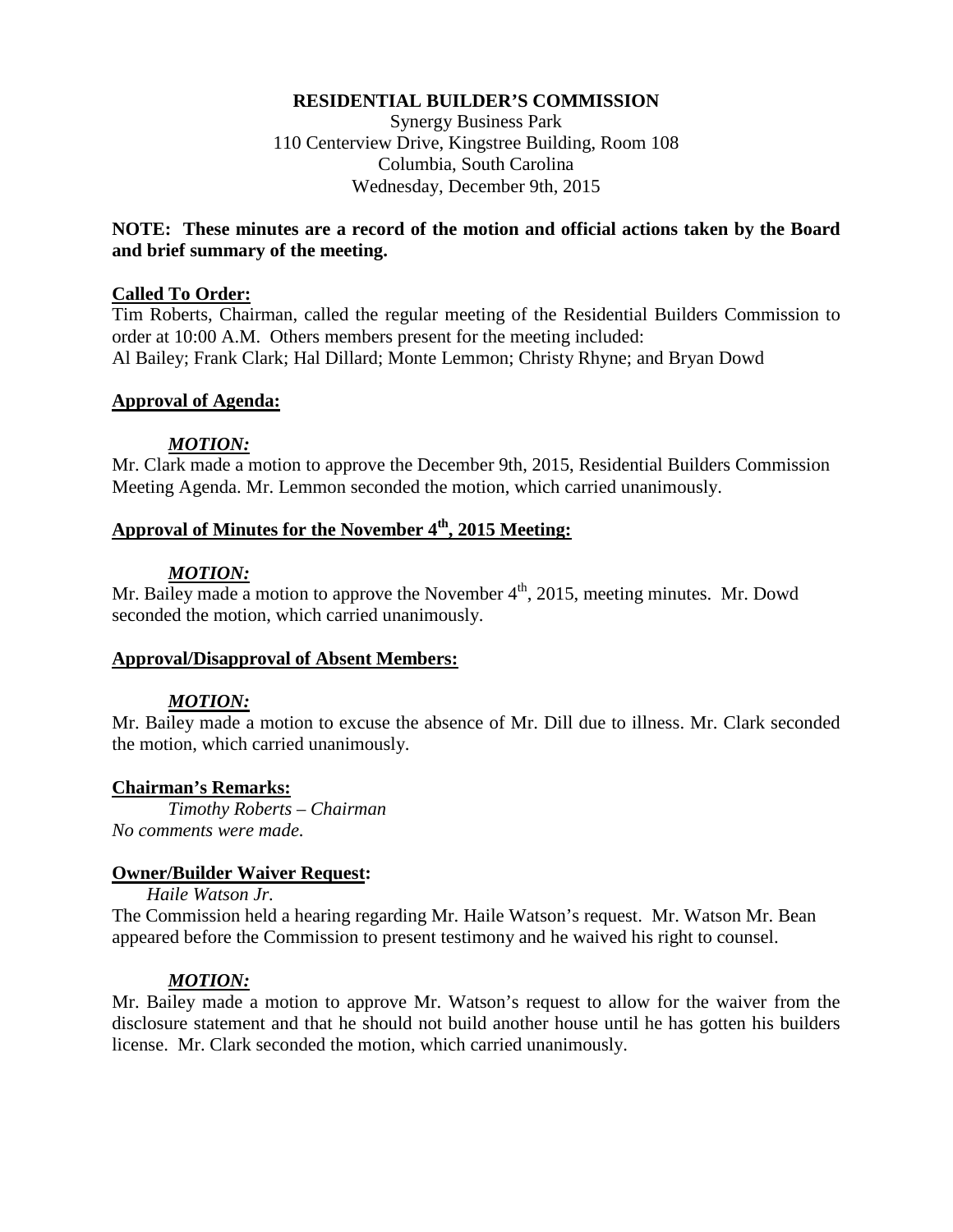### **Application Reviews:**

#### *Clarence Temples*

The Commission held an Application Review Hearing regarding Mr. Clarence Temples. Mr. Temples appeared before the Commission to present testimony and he waived his right to counsel.

#### *MOTION:*

Ms. Rhyne made a motion to allow Mr. Temples to sit for the Exam. Mr. Dillard seconded the motion, which carried unanimously.

#### *Matthew Anderson*

The Commission held an Application Review Hearing regarding Mr. Matthew Anderson. Mr. Anderson appeared before the Commission to present testimony and he waived his right to counsel.

#### *MOTION:*

Mr. Bailey made a motion to allow Mr. Anderson to sit for the Exam. Mr. Dillard seconded the motion, which carried unanimously.

#### *Dannie Morris*

The Commission held an Application Review Hearing regarding Mr. Dannie Morris. Mr. Morris appeared before the Commission to present testimony and he waived his right to counsel.

#### *MOTION:*

Mr. Bailey made a motion to approve Mr. Morris registration and he must carry a five thousand (\$5,000) bond. Mr. Dowd seconded the motion, which carried unanimously.

#### *Carroll Fox*

The Commission held an Application Review Hearing regarding Mr. Carroll Fox. Mr. Fox did not appear before the Commission to present testimony.

#### *MOTION:*

No Motions were made.

#### *Sean Maher*

The Commission held an Application Review Hearing regarding Mr. Sean Maher. Mr. Maher appeared before the Commission to present testimony and he waived his right to counsel.

#### *MOTION:*

Mr. Bailey made a motion to approve allow Mr. Maher to sit for the exam. Ms. Rhyne seconded the motion, which carried unanimously.

#### *Ralph Quinn*

The Commission held an Application Review Hearing regarding Mr. Ralph Quinn. Mr. Quinn appeared before the Commission to present testimony and he waived his right to counsel.

#### *MOTION:*

Mr. Dillard made a motion to enter into executive session for legal advice regarding Mr. Quinn's application. Mr. Dowd seconded the motion, which carried unanimously.

#### *MOTION:*

Mr. Dowd made a motion to exit executive session after receiving legal advice regarding Mr. Quinn's application. Mr. Bailey seconded the motion, which carried unanimously.

#### *MOTION:*

Mr. Bailey made a motion allowing Mr. Quinn to sit for the exam. Mr. Dillard seconded the motion, which carried unanimously.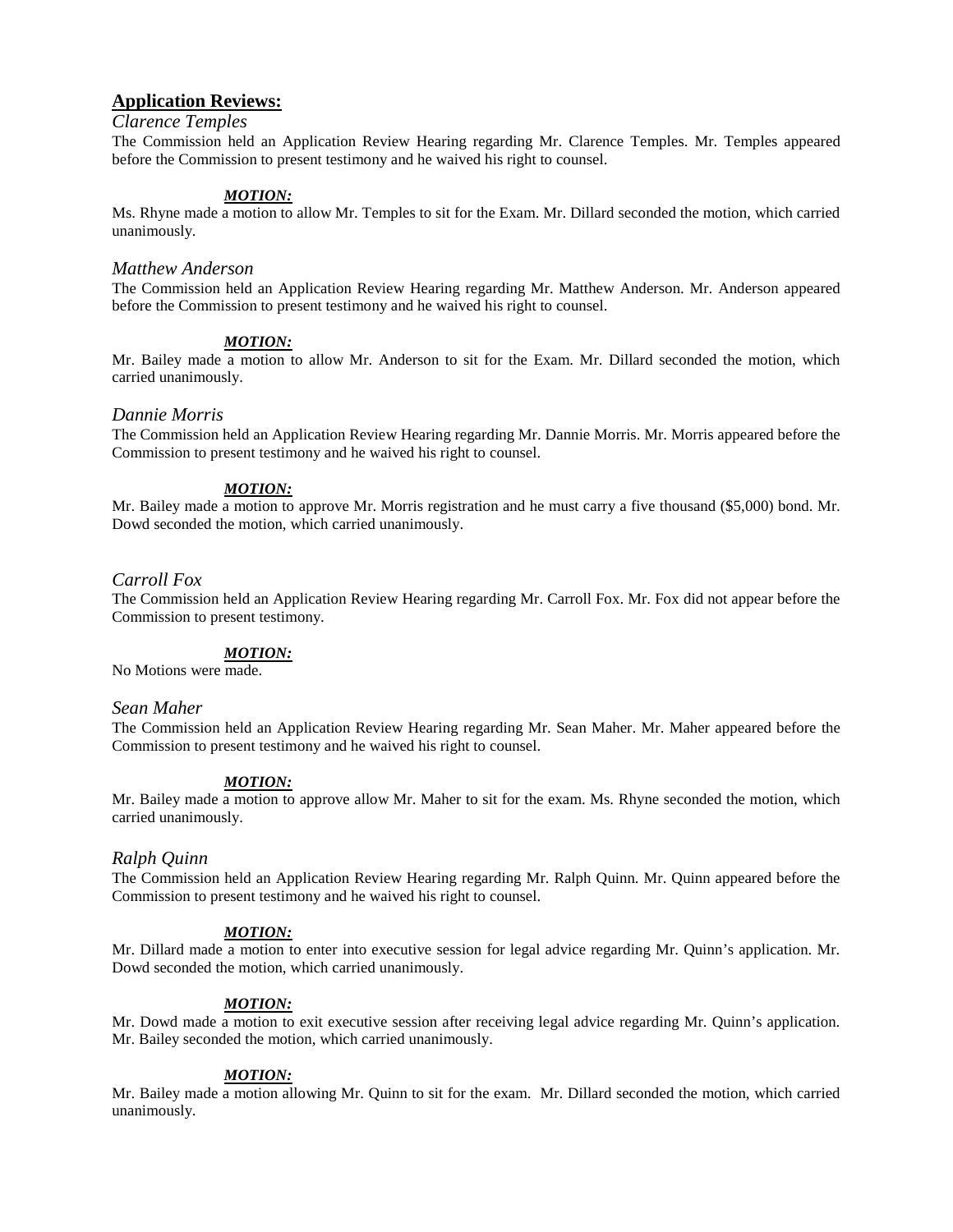#### *Patrick Sheehan*

The Commission held an Application Review Hearing regarding Mr. Patrick Sheehan. Mr. Sheehan appeared before the Commission to present testimony and he waived his right to counsel.

#### *MOTION:*

Mr. Dowd made a motion to enter into executive session for legal advice regarding Mr. Sheehan's application. Ms. Rhyne seconded the motion, which carried unanimously.

#### *MOTION:*

Mr. Bailey made a motion to exit executive session after receiving legal advice regarding Mr. Sheehan's application. Ms. Rhyne seconded the motion, which carried unanimously.

### *MOTION:*

Mr. Dowd made a motion to deny Mr. Sheehan's request to take the exam at this time. Mr. Dillard seconded the motion, which carried unanimously.

#### *John Howell*

The Commission held an Application Review Hearing regarding Mr. John Howell. Mr. Howell appeared before the Commission to present testimony and he waived his right to counsel.

#### *MOTION:*

Mr. Bailey made a motion to approve allow Mr. Howell to sit for the exam one more time. Mr. Dowd seconded motion for discussion.

Mr. Bailey withdrew his motion after discussion and Mr. Dowd withdrew his second.

#### *MOTION:*

Mr. Bailey made a motion to approve allow Mr. Howell to sit for the exam and he must reappear should he fail. Mr. Dowd seconded the motion, which carried unanimously.

#### *Jason Carter*

The Commission held an Application Review Hearing regarding Mr. Jason Carter. Mr. Carter appeared before the Commission to present testimony and he waived his right to counsel.

#### *MOTION:*

Mr. Dillard made a motion to allow Mr. Carter to sit for the exam. Mr. Lemmon seconded the motion, which carried unanimously.

#### *Thomas Evans*

The Commission held an Application Review Hearing regarding Mr. Thomas Evans. Mr. Evans appeared before the Commission to present testimony and he waived his right to counsel.

#### *MOTION:*

Mr. Bailey made a motion to approve the Home Inspector license without exam for Mr. Thomas Evans. Mr. Dowd seconded the motion, which carried unanimously.

#### *Kurt Dever*

The Commission held an Application Review Hearing regarding Mr. Kurt Dever. Mr. Dever appeared before the Commission to present testimony and he waived his right to counsel.

### *MOTION:*

Mr. Bailey made a motion to approve Mr. Dever's specialty registration. Ms. Rhyne seconded the motion, which carried unanimously.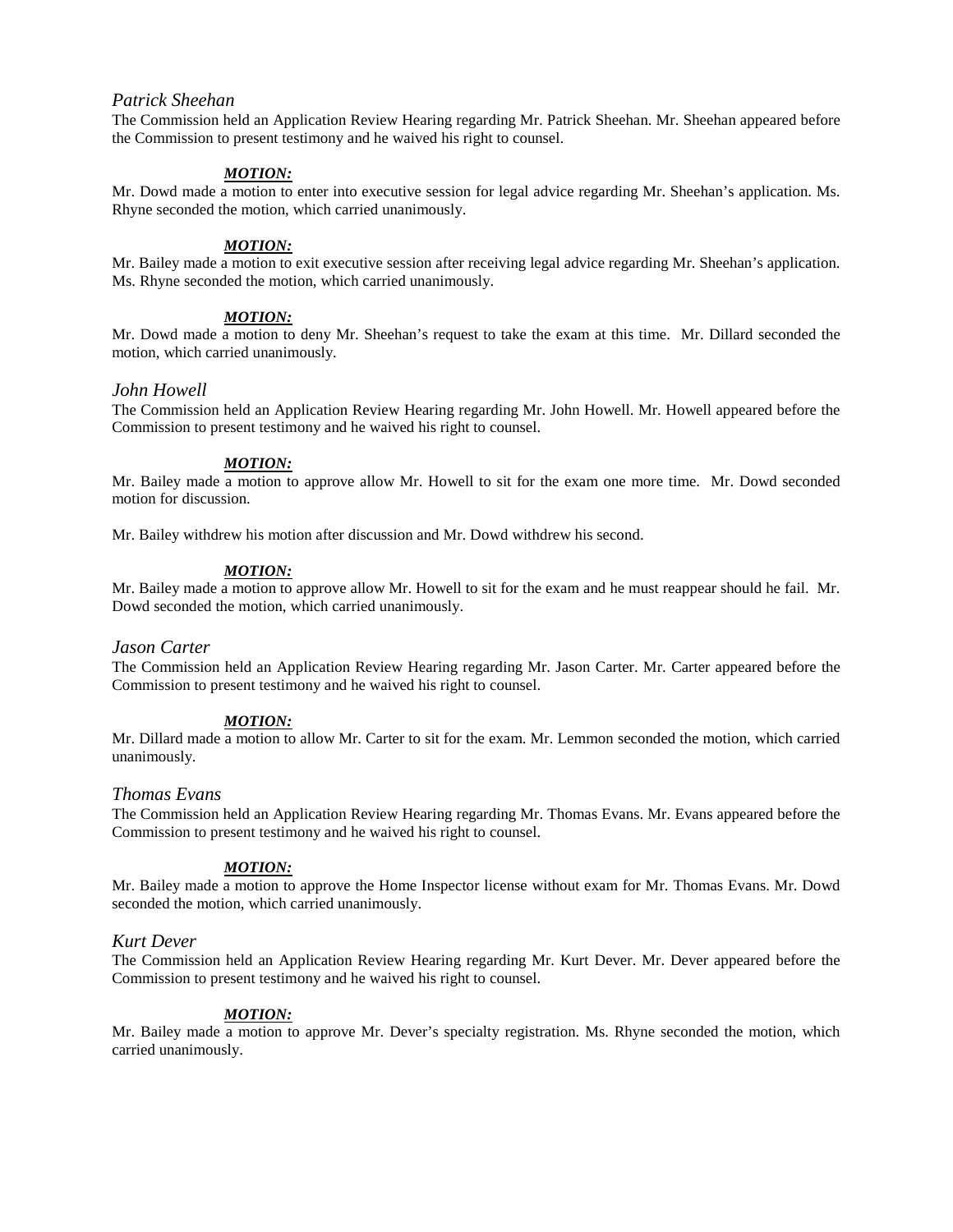### *Herbert Koger*

The Commission held an Application Review Hearing regarding Mr. Herbert Koger. Mr. Koger appeared before the Commission to present testimony and he waived his right to counsel.

#### *MOTION:*

Ms. Rhyne made a motion to allow Mr. Koger to sit for the exam. Mr. Dowd seconded the motion, which carried unanimously.

#### *John Williams Jr*

The Commission held an Application Review Hearing regarding Mr. John Williams Jr. Mr. Williams appeared before the Commission to present testimony and he waived his right to counsel.

### *MOTION:*

Mr. Dillard made a motion to allow Mr. Williams to sit for the exam for HVAC and Electrical. Ms. Rhyne seconded the motion, which carried unanimously.

#### *Ulysses Hicks*

The Commission held an Application Review Hearing regarding Mr. Ulysses Hicks. Mr. Hicks appeared before the Commission to present testimony and he waived his right to counsel.

#### *MOTION:*

Mr. Dowd made a motion to close the meeting to the public due to the privacy interests of Mr. Hicks pursuant to state and federal law. Mr. Bailey seconded the motion, which carried unanimously.

#### *MOTION:*

Mr. Lemmon made a motion to approve Mr. Hicks Specialty Registration with the condition that he carries a Five Thousand Dollar bond. Mr. Dowd seconded the motion, which carried unanimously.

Mr. Roberts moved the meeting back to a public forum.

#### **Reinstatement:**

#### *Benjamin Crawford*

The Commission held an Application Review Hearing regarding Mr. Benjamin Crawford. Mr. Crawford appeared before the Commission to present testimony and he waived his right to counsel.

#### *MOTION:*

Mr. Dowd made a motion to approve for six months to get tax and 84 Lumber repayment agreements in place. Mr. Dillard seconded the motion, which did not carry unanimously Mr. Bailey opposed.

#### *Michael Riffert*

The Commission held an Application Review Hearing regarding Mr. Michael Riffert. Mr. Riffert appeared before the Commission to present testimony and he waived his right to counsel.

#### *MOTION:*

Mr. Bailey made a motion to approved Reinstatement with the condition that Mr. Riffert provides an update on all judgments at the next renewal. Mr. Lemmon seconded the motion, which carried unanimously.

#### *Gary Joyner*

The Commission held an Application Review Hearing regarding Mr. Gary Joyner. Mr. Joyner appeared before the Commission to present testimony and he waived his right to counsel.

### *MOTION:*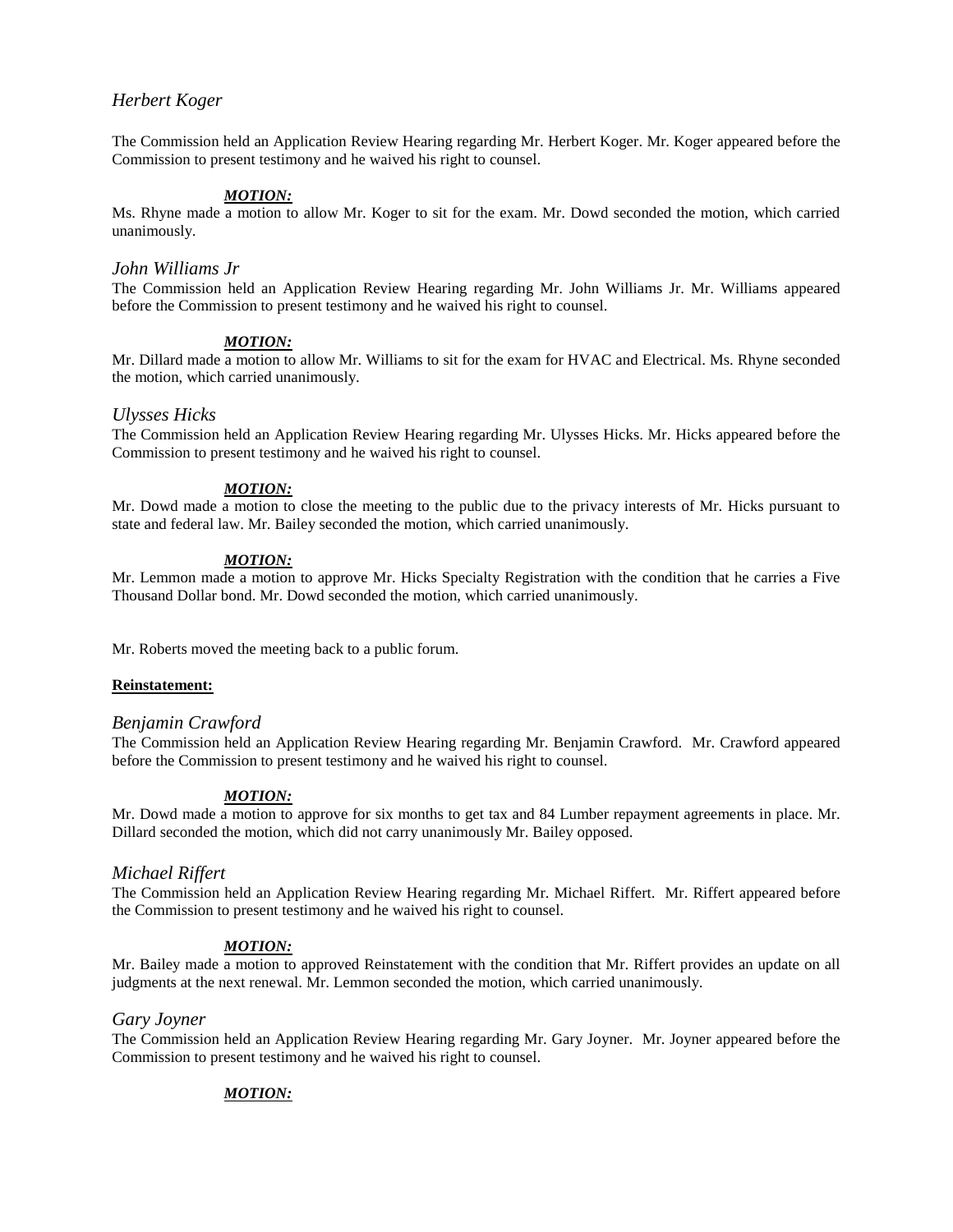Mr. Bailey made a motion to approved Mr. Joyner for reinstatement. Mr. Dillard seconded the motion, which carried unanimously.

### **Final Order Hearings:**

*David Simmons, Case# 2013-403*

The Board held a Final Order hearing regarding Mr. David Simmons. Mr. Simmons was present at hearing. Mr. Simmons waived his right to counsel and present no witnesses.

## *MOTION:*

Mr. Dowd made a motion to uphold the Hearing Officer's Recommendation with exception of the fine which was reduced to five hundred dollars and no/100 cents (\$500.00). Ms. Rhyne seconded the motion, which carried unanimously.

### *Lance McKamey, Case# 2014-234*

The Board held a Final Order hearing regarding Mr. Lance McKamey. Mr. Bailey recused himself due to his service as the Hearing Officer.

## *MOTION:*

Mr. Clark made a motion to uphold the Hearing Officer's Recommendation. Mr. Lemmon seconded the motion, which carried unanimously.

## *John Parker, Case # 2014-510*

The Board held a Final Order hearing regarding Mr. John Parker.

## *MOTION:*

Mr. Dowd made a motion to uphold the Hearing Officer's Recommendation, with the execption of the fine which was reduced to one thousand two hundred fifty dollars and no/100 cents (\$1,250.00). Ms. Rhyne seconded the motion, which carried unanimously.

## **Memorandum of Agreement:**

*Peter Shaw, Case# 2014-324*

Mr. Van Conner was not present. Erin Baldwin, Esq. represented the State.

## *MOTION:*

No motion made case moved to the January  $13<sup>th</sup>$ , 2016 meeting.

### **InterNachi:**

Ben Gromicko, Director of Education came to speak and request approval of the InterNACHI SOP.

## *MOTION:*

Mr. Bailey made a motion to table a decision until comparison of the Current adopted SOP and InterNACHI SOP could be compared. Mr. Dowd seconded the motion, which carried unanimously.

## **Approval of Revised Bond Form:**

*Janet Baumberger, Administrator*  Ms. Baumberger updated the Commission of the recent changes to the bond form.